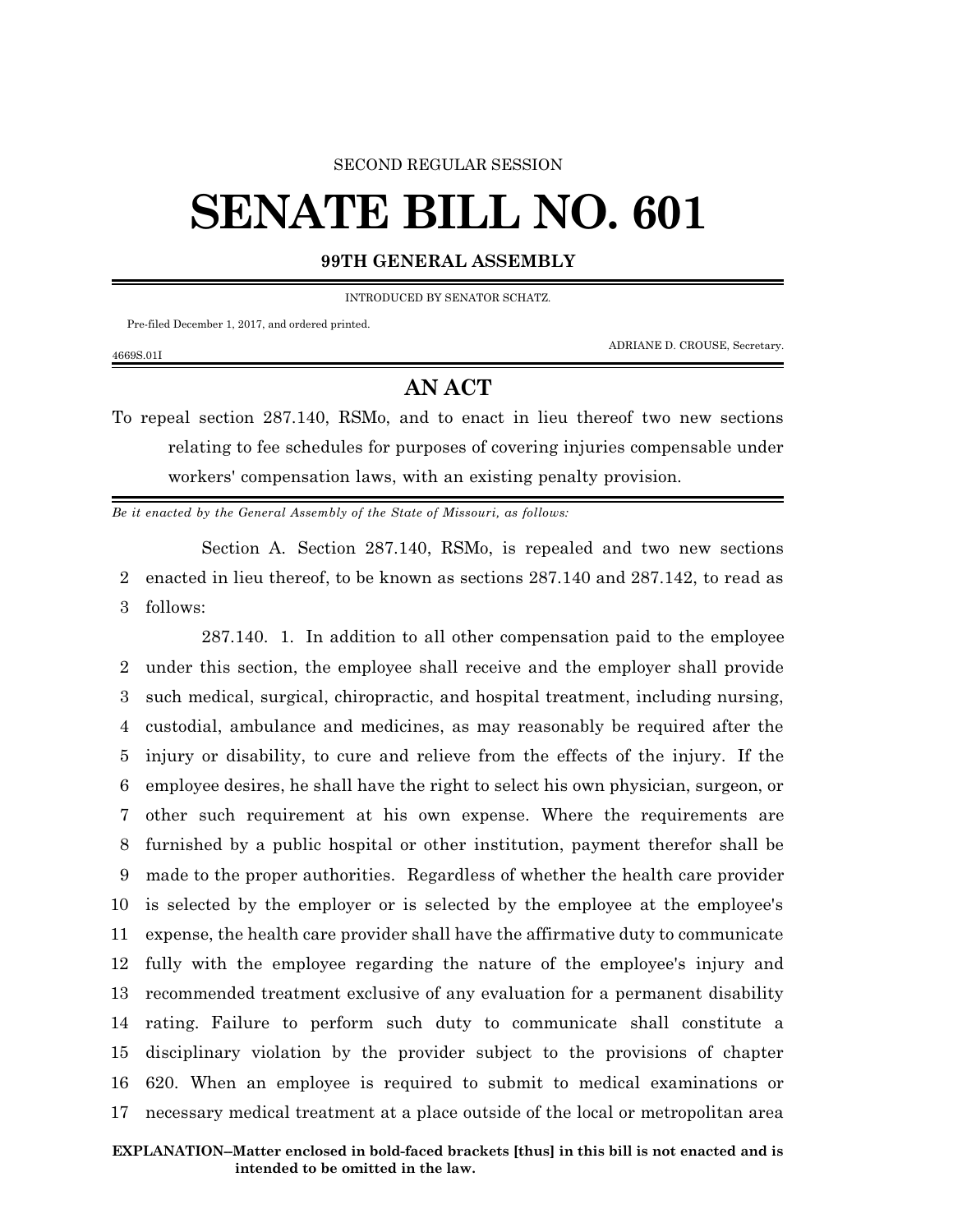from the employee's principal place of employment, the employer or its insurer shall advance or reimburse the employee for all necessary and reasonable expenses; except that an injured employee who resides outside the state of Missouri and who is employed by an employer located in Missouri shall have the option of selecting the location of services provided in this section either at a location within one hundred miles of the injured employee's residence, place of injury or place of hire by the employer. The choice of provider within the location selected shall continue to be made by the employer. In case of a medical examination if a dispute arises as to what expenses shall be paid by the employer, the matter shall be presented to the legal advisor, the administrative law judge or the commission, who shall set the sum to be paid and same shall be paid by the employer prior to the medical examination. In no event, however, shall the employer or its insurer be required to pay transportation costs for a greater distance than two hundred fifty miles each way from place of treatment.

 2. If it be shown to the division or the commission that the requirements are being furnished in such manner that there is reasonable ground for believing that the life, health, or recovery of the employee is endangered thereby, the division or the commission may order a change in the physician, surgeon, hospital or other requirement.

 3. **[**All fees and charges under this chapter shall be fair and reasonable, shall be subject to regulation by the division or the commission, or the board of rehabilitation in rehabilitation cases.**]** A health care provider shall not charge a fee for treatment and care which is governed by the provisions of this chapter greater than **[**the usual and customary fee the provider receives for the same treatment or service when the payor for such treatment or service is a private individual or a private health insurance carrier**] that set forth in the medical fee schedule promulgated by the division under section 287.142**. The division or the commission, or the board of rehabilitation in rehabilitation cases, shall also have jurisdiction to hear and determine all disputes as to such charges. A health care provider is bound by the determination upon the reasonableness of health care bills.

 4. The division shall, by regulation, establish methods to resolve disputes concerning the reasonableness of medical charges, services, or aids. This regulation shall govern resolution of disputes between employers and medical providers over fees charged, whether or not paid, and shall be in lieu of any other administrative procedure under this chapter. The employee shall not be a party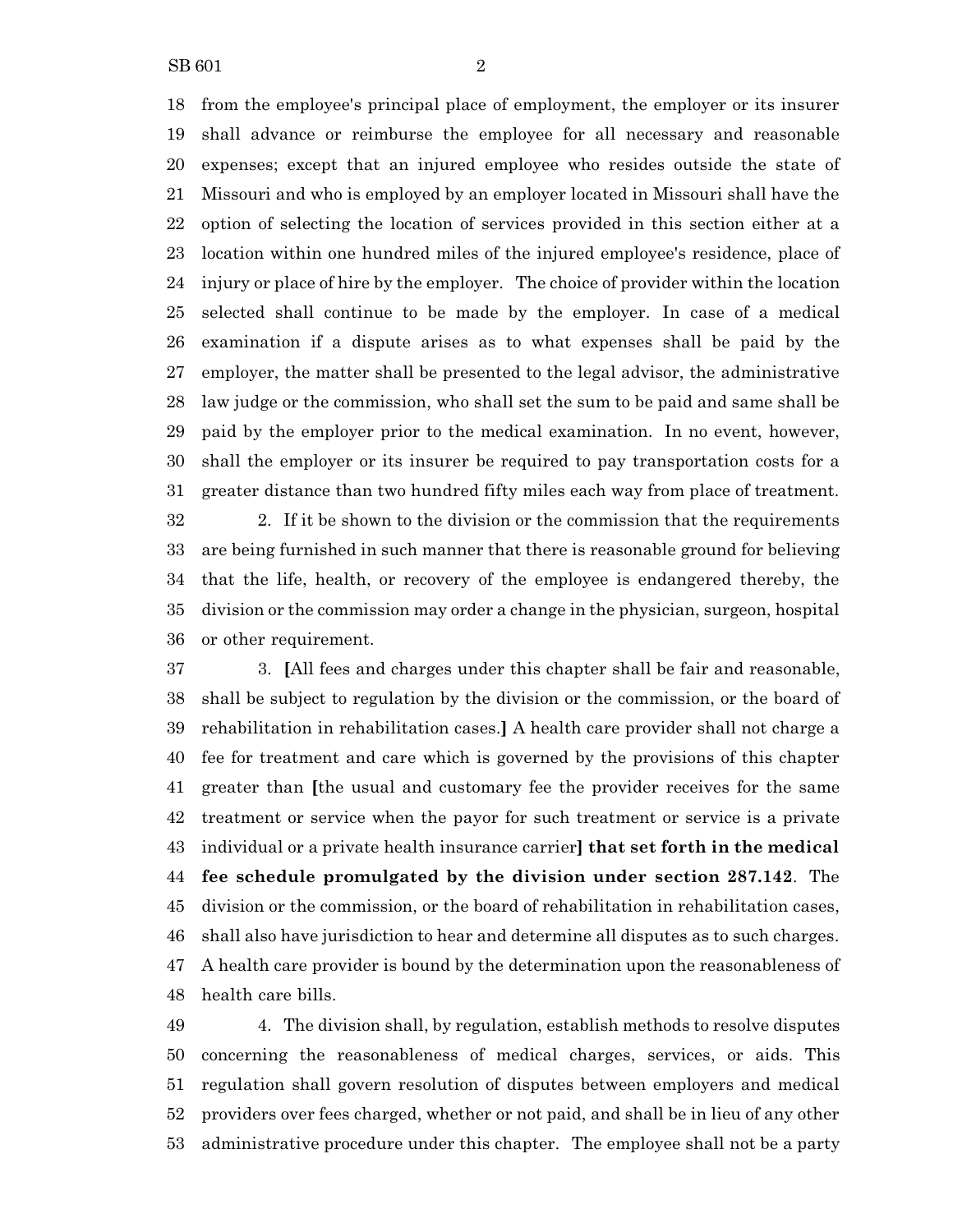to a dispute over medical charges, nor shall the employee's recovery in any way be jeopardized because of such dispute. Any application for payment of additional reimbursement, as such term is used in 8 CSR 50-2.030, as amended, shall be filed not later than:

 (1) Two years from the date the first notice of dispute of the medical charge was received by the health care provider if such services were rendered before July 1, 2013; and

 (2) One year from the date the first notice of dispute of the medical charge was received by the health care provider if such services were rendered after July 1, 2013.

 Notice shall be presumed to occur no later than five business days after transmission by certified United States mail.

 5. No compensation shall be payable for the death or disability of an employee, if and insofar as the death or disability may be caused, continued or aggravated by any unreasonable refusal to submit to any medical or surgical treatment or operation, the risk of which is, in the opinion of the division or the commission, inconsiderable in view of the seriousness of the injury. If the employee dies as a result of an operation made necessary by the injury, the death shall be deemed to be caused by the injury.

 6. The testimony of any physician or chiropractic physician who treated the employee shall be admissible in evidence in any proceedings for compensation under this chapter, subject to all of the provisions of section 287.210.

 7. Every hospital or other person furnishing the employee with medical aid shall permit its record to be copied by and shall furnish full information to the division or the commission, the employer, the employee or his dependents and any other party to any proceedings for compensation under this chapter, and certified copies of the records shall be admissible in evidence in any such proceedings.

 8. The employer may be required by the division or the commission to furnish an injured employee with artificial legs, arms, hands, surgical orthopedic joints, or eyes, or braces, as needed, for life whenever the division or the commission shall find that the injured employee may be partially or wholly relieved of the effects of a permanent injury by the use thereof. The director of the division shall establish a procedure whereby a claim for compensation may be reactivated after settlement of such claim is completed. The claim shall be reactivated only after the claimant can show good cause for the reactivation of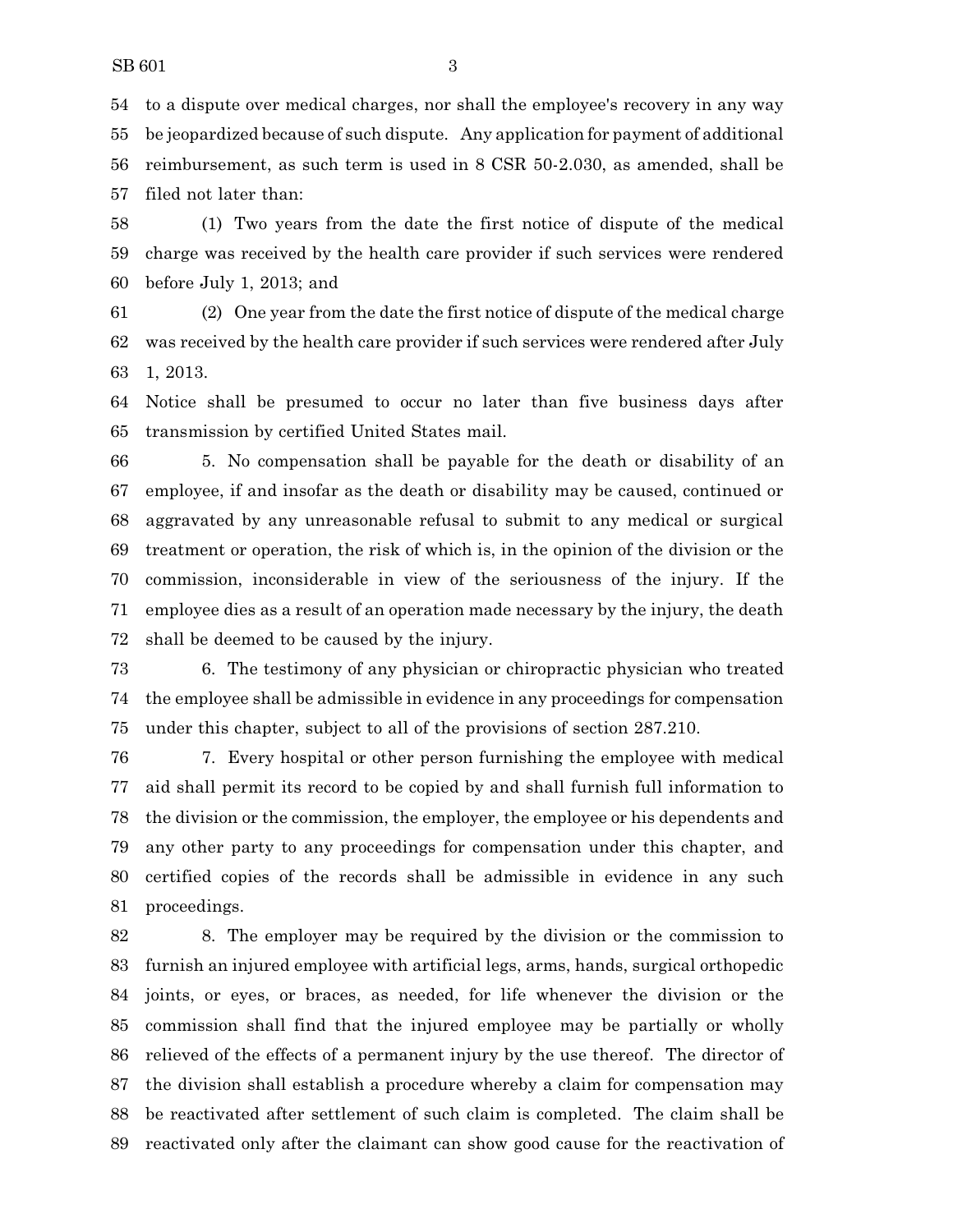this claim and the claim shall be made only for the payment of medical procedures involving life-threatening surgical procedures or if the claimant requires the use of a new, or the modification, alteration or exchange of an existing, prosthetic device. For the purpose of this subsection, "life threatening" shall mean a situation or condition which, if not treated immediately, will likely result in the death of the injured worker.

 9. Nothing in this chapter shall prevent an employee being provided treatment for his **or her** injuries by prayer or spiritual means if the employer does not object to the treatment.

 10. The employer shall have the right to select the licensed treating physician, surgeon, chiropractic physician, or other health care provider; provided, however, that such physicians, surgeons or other health care providers shall offer only those services authorized within the scope of their licenses. For the purpose of this subsection, subsection 2 of section 287.030 shall not apply.

 11. Any physician or other health care provider who orders, directs or refers a patient for treatment, testing, therapy or rehabilitation at any institution or facility shall, at or prior to the time of the referral, disclose in writing if such health care provider, any of his partners or his employer has a financial interest in the institution or facility to which the patient is being referred, to the following:

(1) The patient;

 (2) The employer of the patient with workers' compensation liability for the injury or disease being treated;

(3) The workers' compensation insurer of such employer; and

(4) The workers' compensation adjusting company for such insurer.

12. Violation of subsection 11 of this section is a class A misdemeanor.

 13. (1) No hospital, physician or other health care provider, other than a hospital, physician or health care provider selected by the employee at his own expense pursuant to subsection 1 of this section, shall bill or attempt to collect any fee or any portion of a fee for services rendered to an employee due to a work-related injury or report to any credit reporting agency any failure of the employee to make such payment, when an injury covered by this chapter has occurred and such hospital, physician or health care provider has received actual notice given in writing by the employee, the employer or the employer's insurer. Actual notice shall be deemed received by the hospital, physician or health care provider five days after mailing by certified mail by the employer or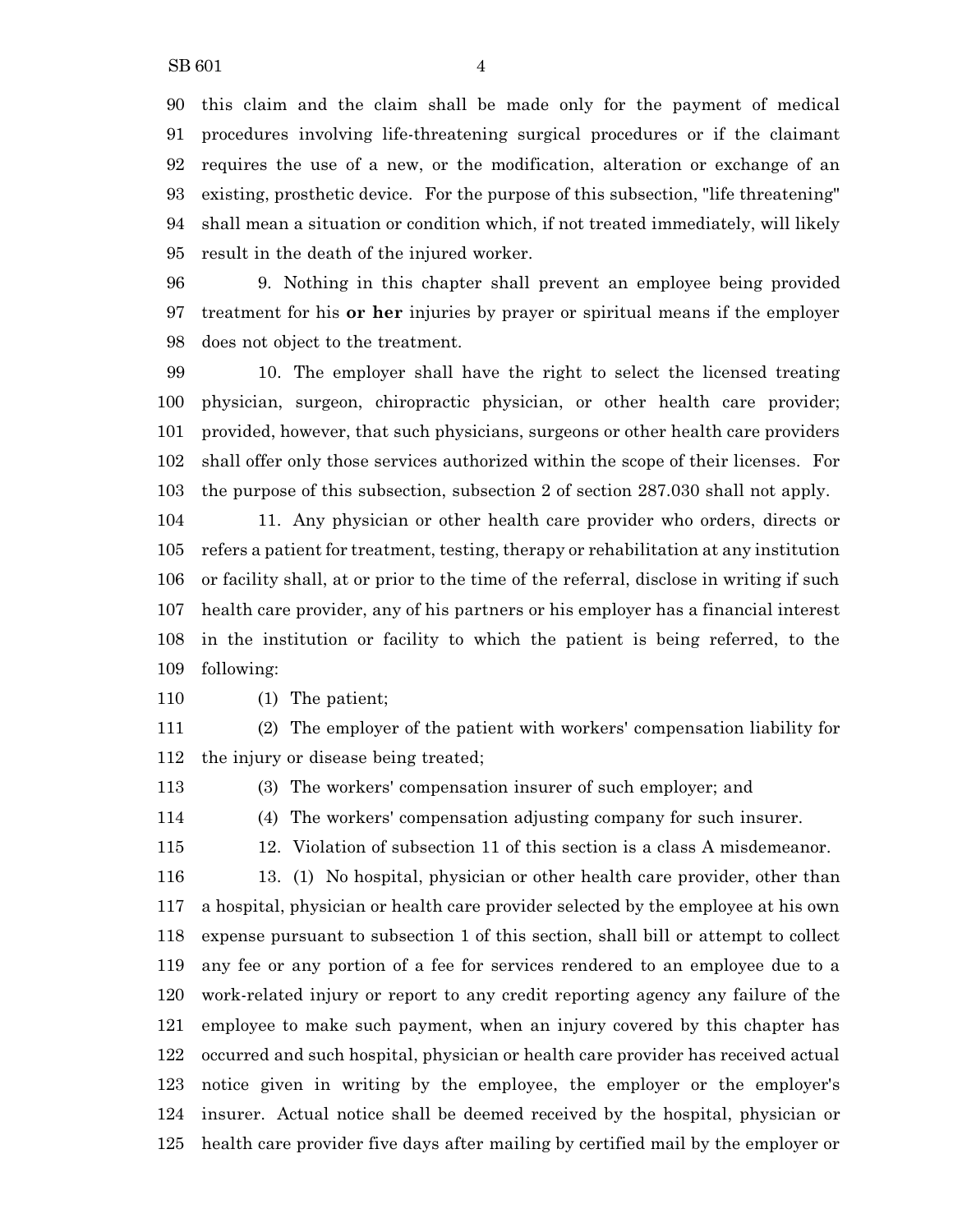insurer to the hospital, physician or health care provider.

- (2) The notice shall include:
- (a) The name of the employer;
- (b) The name of the insurer, if known;
- (c) The name of the employee receiving the services;
- (d) The general nature of the injury, if known; and

(e) Where a claim has been filed, the claim number, if known.

 (3) When an injury is found to be noncompensable under this chapter, the hospital, physician or other health care provider shall be entitled to pursue the employee for any unpaid portion of the fee or other charges for authorized services provided to the employee. Any applicable statute of limitations for an action for such fees or other charges shall be tolled from the time notice is given to the division by a hospital, physician or other health care provider pursuant to subdivision (6) of this subsection, until a determination of noncompensability in regard to the injury which is the basis of such services is made, or in the event there is an appeal to the labor and industrial relations commission, until a decision is rendered by that commission.

 (4) If a hospital, physician or other health care provider or a debt collector on behalf of such hospital, physician or other health care provider pursues any action to collect from an employee after such notice is properly given, the employee shall have a cause of action against the hospital, physician or other health care provider for actual damages sustained plus up to one thousand dollars in additional damages, costs and reasonable attorney's fees.

 (5) If an employer or insurer fails to make payment for authorized services provided to the employee by a hospital, physician or other health care provider pursuant to this chapter, the hospital, physician or other health care provider may proceed pursuant to subsection 4 of this section with a dispute against the employer or insurer for any fees or other charges for services provided.

 (6) A hospital, physician or other health care provider whose services have been authorized in advance by the employer or insurer may give notice to the division of any claim for fees or other charges for services provided for a work-related injury that is covered by this chapter, with copies of the notice to the employee, employer and the employer's insurer. Where such notice has been filed, the administrative law judge may order direct payment from the proceeds of any settlement or award to the hospital, physician or other health care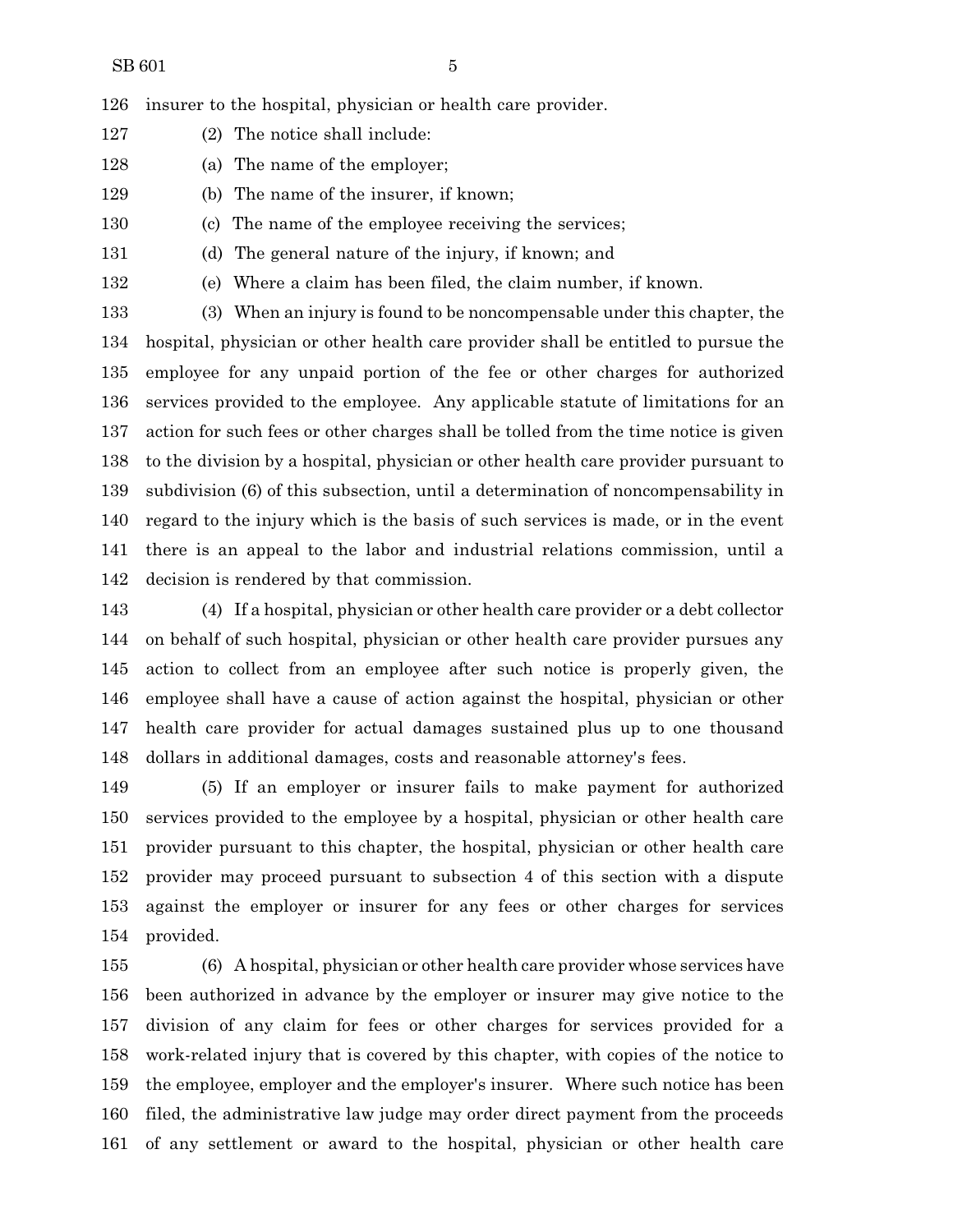provider for such fees as are determined by the division. The notice shall be on a form prescribed by the division.

 14. The employer may allow or require an employee to use any of the employee's accumulated paid leave, personal leave, or medical or sick leave to attend to medical treatment, physical rehabilitation, or medical evaluations during work time. The intent of this subsection is to specifically supercede and abrogate any case law that contradicts the express language of this section.

**287.142. 1. (1) The division shall promulgate rules for the purpose of establishing a medical fee schedule specifying the maximum allowable amounts to reimburse for any treatment and care rendered to employees under this chapter. Any rule or portion of a rule, as that term is defined in section 536.010 that is created under the authority delegated in this section shall become effective only if it complies with and is subject to all of the provisions of chapter 536, and, if applicable, section 536.028. This section and chapter 536 are nonseverable and if any of the powers vested with the general assembly pursuant to chapter 536, to review, to delay the effective date, or to disapprove and annul a rule are subsequently held unconstitutional, then the grant of rulemaking authority and any rule proposed or adopted after August 28, 2018, shall be invalid and void.**

 **(2) The medical fee schedule shall promote health care cost containment and efficiency, and shall be sufficient to ensure availability of such reasonably necessary treatment, care, and attendance to each injured employee to cure and relieve the employee from the effects of the injury.**

 **(3) The medical fee schedule shall be increased or decreased on January 1, 2020, and on January first of each successive year, by the increase or decrease in the cost of living. On September 30, 2019, and on each September thirtieth of each successive year, the director shall measure the increase or decrease in the cost of living by the percentage increase or decrease as of the preceding July over the level as of July of the immediately preceding year of the Consumer Price Index for Urban Wage Earners and Clerical Workers (CPI-W) or successor index as published by the U.S. Department of Labor or its successor agency, with the amount of the increase or decrease rounded to the nearest dollar.**

**2. The division shall produce the initial medical fee schedule no**